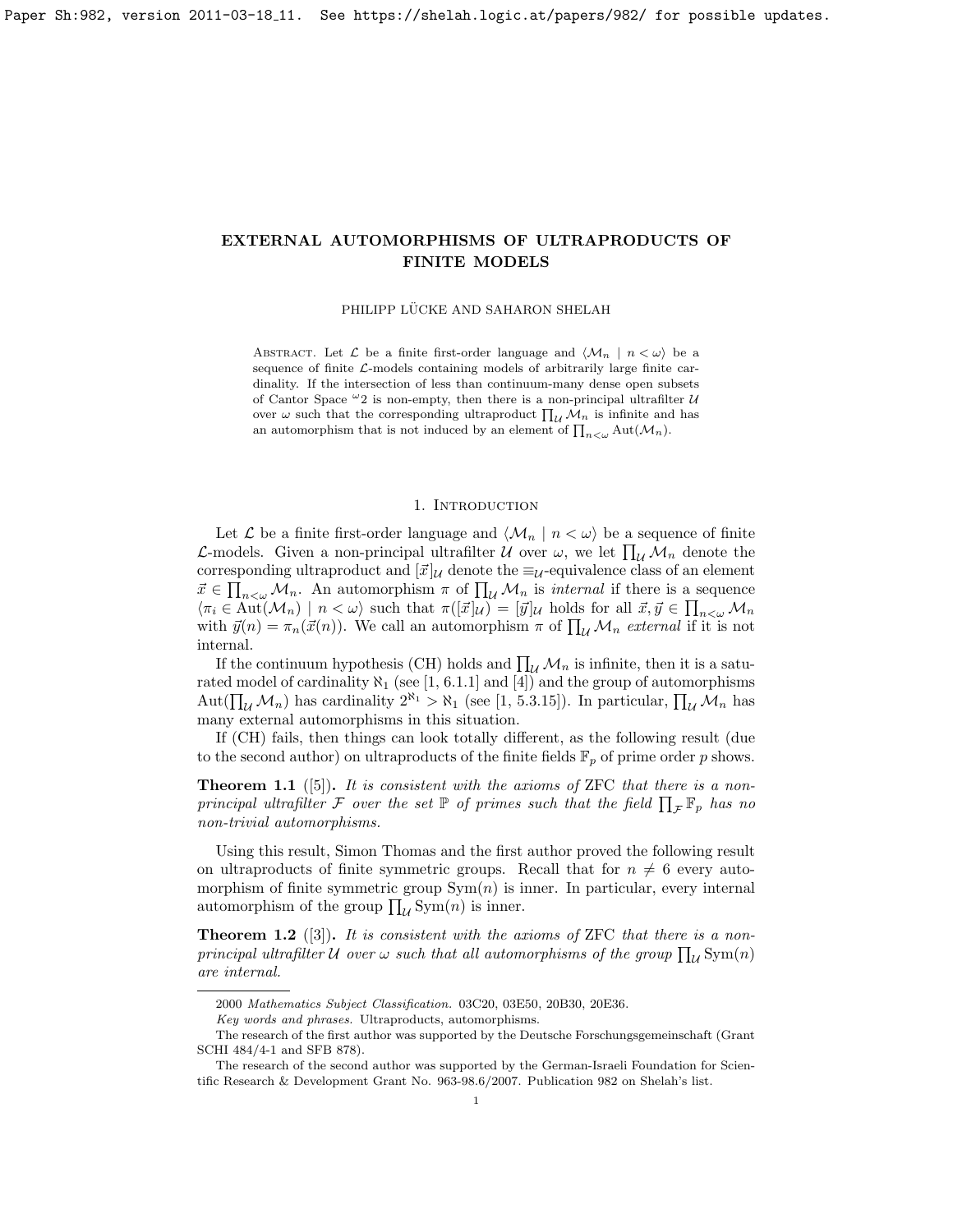#### 2 PHILIPP LÜCKE AND SAHARON SHELAH

The work of this note is motivated by the following questions.

Questions. (i) Is it consistent with the axioms of ZFC that for every non-principal ultrafilter F over the set  $\mathbb P$  of primes, the field  $\prod_{\mathcal F} \mathbb F_p$  has no non-trivial automorphisms?

(ii) Is it consistent with the axioms of ZFC that for every non-principal ultrafilter U over  $\omega$ , the group  $\prod_{\mathcal{U}} {\rm Sym}(n)$  has only inner automorphisms?

The result of this note shows that a mild set-theoretic assumption implies the existence of ultraproducts of finite symmetric groups with external automorphisms.

<span id="page-1-1"></span>Theorem 1.3. Assume that the intersection of less than continuum-many dense open subsets of Cantor Space  $\omega_2$  is non-empty. If  $\mathcal L$  is a finite first-order language and  $\langle \mathcal{M}_n | n < \omega \rangle$  is a sequence of finite *L*-models containing models of arbitrarily  $\prod_{\mathcal{U}}\mathcal{M}_n$  is infinite and has an external automorphism. large finite cardinality, then there is a non-principal ultrafilter  $U$  over  $\omega$  such that

The above assumption is known as *Martin's Axiom for Cohen-Forcing* and it is implied both by the continuum hypothesis and Martin's Axiom.

#### 2. Extending Partial Elementary Maps

From now on, we let L denote a finite first-order language and  $\langle \mathcal{M}_n | n \langle \omega \rangle$ denote a sequence of finite L-models. We may also assume that  $|\mathcal{M}_n| < |\mathcal{M}_{n+1}|$ holds for all  $n < \omega$ . In addition, we fix the following objects.

- An enumeration  $\langle c_{\alpha} | 0 < \alpha < 2^{\aleph_0} \rangle$  of all subsets of  $\omega$ .
- An enumeration  $\langle \vec{\sigma}_{\alpha} | 0 < \alpha < 2^{\aleph_0} \rangle$  of all sequences in  $\prod_{n<\omega} \text{Aut}(\mathcal{M}_n)$ .
- An enumeration  $\langle \vec{x}_{\alpha} \mid 0 < \alpha < 2^{\aleph_0} \rangle$  of all sequences in  $\prod_{n<\omega} M_n$ .
- A regular cardinal  $\theta$  such that  $H_{\theta} = \{x \mid |tc(x)| < \theta\}$  contains all relevant objects.

Our aim is to inductively construct a non-principal ultrafilter  $\mathcal U$  over  $\omega$  and a function  $f: \prod_{n<\omega} M_n \to \prod_{n<\omega} M_n$  such that there is an external automorphism  $\bar{f}$  of  $\prod_{\mathcal{U}} \mathcal{M}_n$  with  $\bar{f}([\vec{x}]_{\mathcal{U}}) = [\vec{y}]_{\mathcal{U}}$  for all  $\vec{x}, \vec{y} \in \prod_{n < \omega} \mathcal{M}_n$  with  $f(\vec{x}) = \vec{y}$ . We will approximate both  $U$  and  $f$  by their intersections with certain elementary submodels of  $H_{\theta}$  of cardinality less than  $2^{\aleph_0}$ . The following definition captures this idea.

<span id="page-1-0"></span>**Definition 2.1.** We call a triple  $\langle \mathcal{U}_0, N_0, f_0 \rangle$  *adequate* if it satisfies the following properties.

- (1)  $U_0$  is a non-principal ultrafilter over  $\omega$ .
- (2)  $N_0$  is an elementary submodel of  $H_\theta$  of cardinality less than  $2^{\aleph_0}$  containing  $f_0, \mathcal{U}_0$  and the sequence  $\langle \mathcal{M}_n | n < \omega \rangle$ .
- (3)  $f_0: \prod_{n<\omega} \mathcal{M}_n \xrightarrow{part} \prod_{n<\omega} \mathcal{M}_n$  is a partial function and there is a partial elementary map  $\bar{f}_0$  :  $\prod_{\mathcal{U}_0} \mathcal{M}_n \xrightarrow{part} \prod_{\mathcal{U}_0} \mathcal{M}_n$  with the following properties. (a) dom $(f_0) = {\overline{x}} \in \prod_{n<\omega}^{\infty} \mathcal{M}_n \mid [{\overline{x}}]_{U_0}^{\infty} \in \text{dom}({\overline{f}_0})$ .
	- (b) If  $\vec{x} \in \text{dom}(f_0)$  with  $f_0(\vec{x}) = \vec{y}$ , then  $[\vec{x}]_{U_0} \in N$  and  $\bar{f}_0([\vec{x}]_{U_0}) = [\vec{y}]_{U_0}$ .

Given adequate triples  $\langle \mathcal{U}_0, N_0, f_0 \rangle$  and  $\langle \mathcal{U}_1, N_1, f_1 \rangle$ , we define

$$
\langle \mathcal{U}_0, N_0, f_0 \rangle \preceq \langle \mathcal{U}_1, N_1, f_1 \rangle
$$

to hold if  $N_0 \cap \mathcal{U}_0 \subseteq \mathcal{U}_1$ ,  $N_0 \subseteq N_1$  and  $f_0 \cap N_0 \subseteq f_1$ .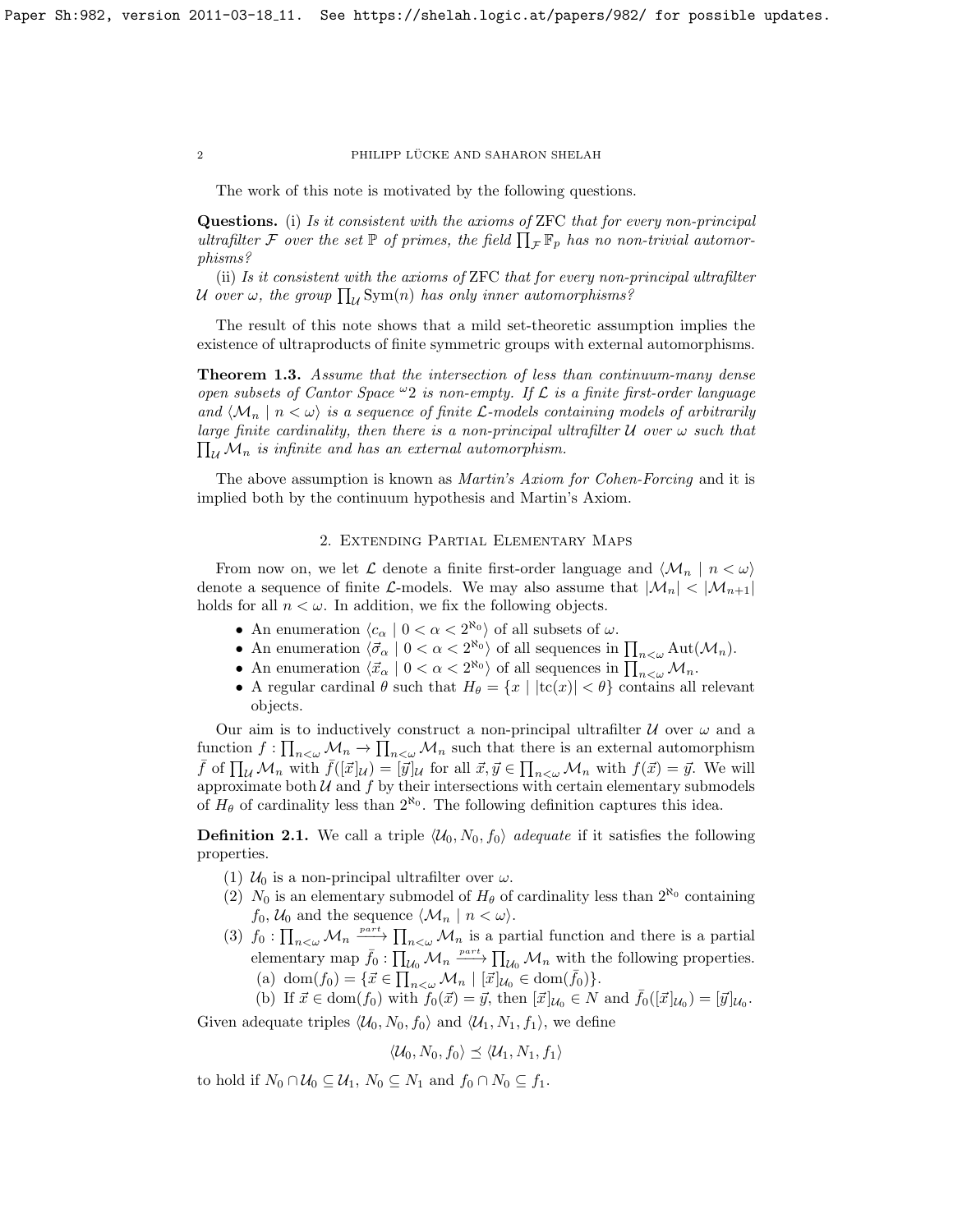#### EXTERNAL AUTOMORPHISMS OF ULTRAPRODUCTS OF FINITE MODELS 3

The idea behind this definition is that the submodel  $N_0$  fixes subsets of  $\mathcal{U}_0$  and  $f_0$ that will be contained in the final objects U and f (in the sense that  $N_0 \cap U_0 \subseteq U$ and  $f_0 \cap N_0 \subseteq f$  will hold). Note that  $f_0$  might be the empty function in the above definition. In particular, there always exists an adequate triple. Moreover, if  $\langle U_0, N_0, f_0 \rangle$  is an adequate triple, then the partial map  $f_0$  is uniquely determined.

Given  $U_0$  and  $N_0$  as in Definition [2.1,](#page-1-0) we define  $\mathcal{M}_{U_0,N_0}$  to be the unique  $\mathcal{L}$ substructure of  $\prod_{\mathcal{U}_0} \mathcal{M}_n$  with domain  $N_0 \cap \prod_{\mathcal{U}_0} \mathcal{M}_n$ . We list some basic properties.

**Lemma 2.2.** (1) Let U and  $U_0$  be non-principal ultrafilters over  $\omega$  and  $N_0$  be an elementary submodel of  $H_{\theta}$  with  $\mathcal{U}_0 \in N_0$  and  $N_0 \cap \mathcal{U}_0 \subseteq \mathcal{U}$ . Then the map

$$
i:\mathcal{M}_{\mathcal{U}_0,N_0}\to\prod_{\mathcal{U}}\mathcal{M}_n\,;\;[\vec{x}]_{\mathcal{U}_0}\mapsto[\vec{x}]_{\mathcal{U}}
$$

is an elementary embedding.

- (2) Given an adequate triple  $\langle U_0, N_0, f_0 \rangle$ , we have  $\bar{f}_0$  :  $\mathcal{M}_{\mathcal{U}_0, N_0} \xrightarrow{\text{part}} \mathcal{M}_{\mathcal{U}_0, N_0}$ and this is a partial elementary map.
- (3) If  $\langle \mathcal{U}_0, N_0, f_0 \rangle \preceq \langle \mathcal{U}_1, N_1, f_1 \rangle$  holds for two adequate triples, then the induced  $map\ i: \mathcal{M}_{\mathcal{U}_0, N_0} \to \mathcal{M}_{\mathcal{U}_1, N_1}$  is an elementary embedding with

$$
i \circ \bar{f}_0 = (\bar{f}_1 \circ i) \restriction \text{dom}(\bar{f}_0).
$$

*Proof.* Let  $\varphi \equiv \varphi(v_0, \ldots, \varphi_{k-1})$  be an  $\mathcal L$ -formula and  $\vec{x}_0, \ldots, \vec{x}_{k-1} \in N_0 \cap \prod_{n < \omega} \mathcal M_n$ . By elementarity, we have  $\{n < \omega \mid \mathcal{M}_n \models \varphi(\vec{x}_0(n), \dots, \vec{x}_{k-1}(n))\} \in N_0$  and the assumption  $N_0 \cap U_0 \subseteq U$  allows us to run an easy induction on the complexity of the formula  $\varphi$  to show

$$
\mathcal{M}_{\mathcal{U}_0, N_0} \models \varphi([\vec{x}_0]_{\mathcal{U}_0}, \dots, [\vec{x}_{k-1}]_{\mathcal{U}_0})
$$
\n
$$
\iff \prod_{\mathcal{U}_0} \mathcal{M}_n \models \varphi([\vec{x}_0]_{\mathcal{U}_0}, \dots, [\vec{x}_{k-1}]_{\mathcal{U}_0})
$$
\n
$$
\iff \{n < \omega \mid \mathcal{M}_n \models \varphi(\vec{x}_0(n), \dots, \vec{x}_{k-1}(n))\} \in N_0 \cap \mathcal{U}_0 \subseteq \mathcal{U}
$$
\n
$$
\iff \prod_{\mathcal{U}} \mathcal{M}_n \models \varphi([\vec{x}_0]_{\mathcal{U}}, \dots, [\vec{x}_{k-1}]_{\mathcal{U}})
$$

The other statements follow directly from the above computations and the definitions of  $\mathcal{M}_{\mathcal{U},N}$  and  $\bar{f}$ .

<span id="page-2-0"></span>**Proposition 2.3.** Suppose  $\mathcal{U}_0$ , X,  $f^*$  and p satisfy the following statements.

- (1)  $\mathcal{U}_0$  be a non-principal ultrafilter over  $\omega$  and  $X \subseteq H_\theta$  with  $|X| < 2^{\aleph_0}$ .
- (2)  $p: \prod_{n<\omega} \mathcal{M}_n \xrightarrow{part} \prod_{n<\omega} \mathcal{M}_n$  is a partial function.
- (3)  $f^* : \prod_{\mathcal{U}_0} \mathcal{M}_n \xrightarrow{\text{part}} \prod_{\mathcal{U}_0} \mathcal{M}_n$  is a partial elementary map with  $|\text{dom}(f^*)|$  $2^{\aleph_0}$ ,  $\{[\vec{x}]_{\mathcal{U}_0} \mid \vec{x} \in \text{dom}(p)\} \subseteq \text{dom}(f^*)$  and  $f^*([\vec{x}]_{\mathcal{U}_0}) = [\vec{y}]_{\mathcal{U}_0}$  for all  $\vec{x} \in$ dom(p) with  $p(\vec{x}) = \vec{y}$ .

Then there is an adequate triple  $\langle \mathcal{U}_0, N_0, f_0 \rangle$  such that  $p \subseteq f_0$ ,  $f^* = \bar{f}_0$ ,  $X \subseteq N_0$ and  $|N_0| = |X| + |\text{dom}(f^*)| + \aleph_0$ .

*Proof.* We can find a partial function  $f_0: \prod_{n<\omega} M_n \xrightarrow{part} \prod_{n<\omega} M_n$  with  $p \subseteq f_0$ ,  $dom(f_0) = {\vec{x} \mid [\vec{x}]_{\mathcal{U}_0} \in dom(f^*)}$  and  $f^*([\vec{x}]_{\mathcal{U}_0}) = [\vec{y}]_{\mathcal{U}_0}$  for all  $\vec{x} \in dom(f_0)$  with  $f_0(\vec{x}) = \vec{y}$ . Let  $D \subseteq \prod_{n<\omega} M_n$  be a complete set of representatives for elements in dom( $f^*$ ) with  $|D| = |dom(f^*)|$ . Finally, pick an elementary submodel  $N_0$  of  $H_\theta$ with  $D \cup X \cup \{f_0,\mathcal{U}_0,\{\mathcal{M}_n \mid n < \omega\}\}\subseteq N_0$  and  $|N_0| = |D| + |X| + \aleph_0$ .  $\square$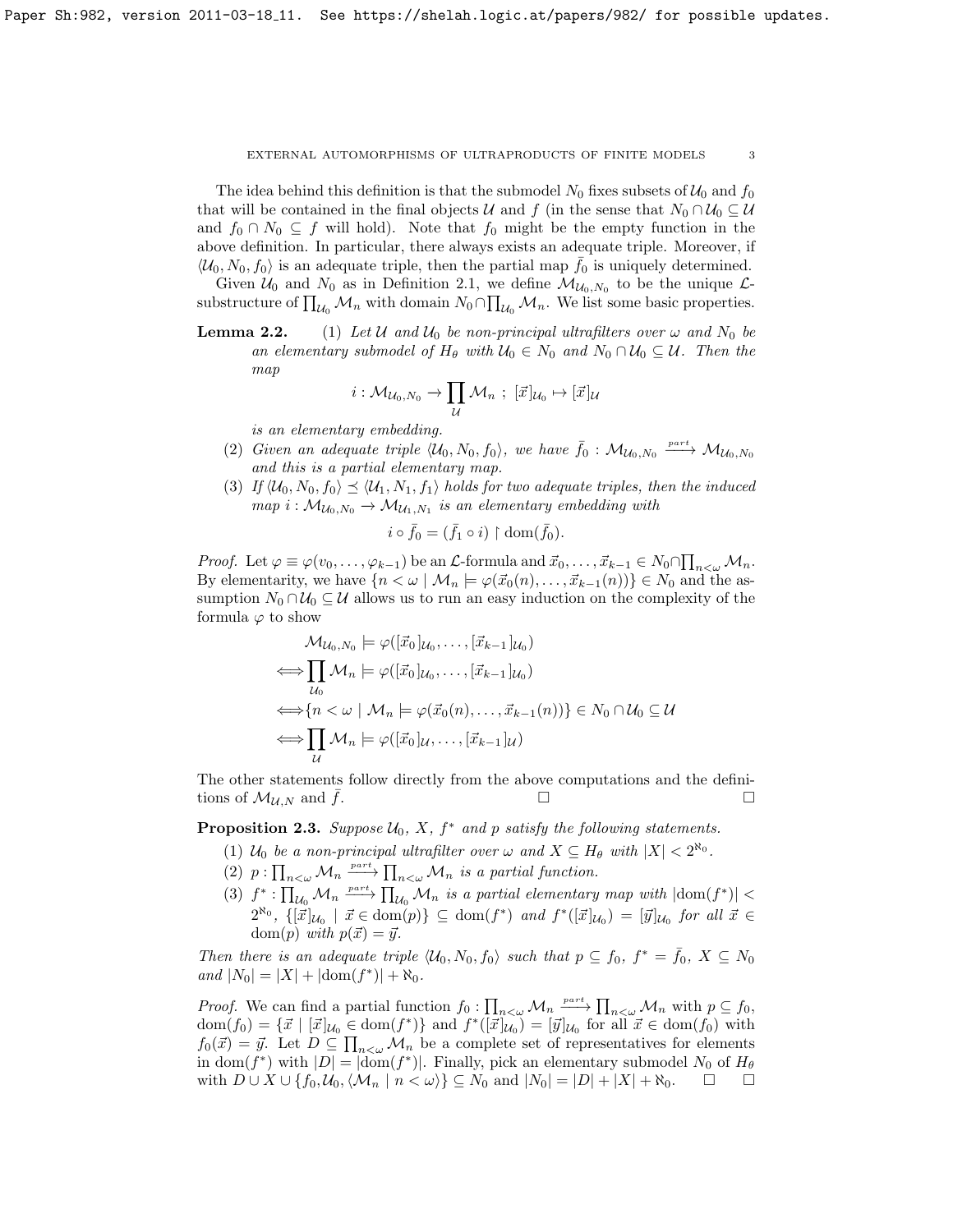## 4 PHILIPP LÜCKE AND SAHARON SHELAH

<span id="page-3-1"></span>**Lemma 2.4.** Let  $\langle \mathcal{U}_0, N_0, f_0 \rangle$  be an adequate triple and  $x \in H_\theta$ . There is an adequate triple  $\langle \mathcal{U}_0, N_1, f_1 \rangle$  with the following properties.

- (1)  $\langle \mathcal{U}_0, N_0, f_0 \rangle \preceq \langle \mathcal{U}_0, N_1, f_1 \rangle, |N_1| = |N_0|$  and  $x \in N$ .
- (2) dom $(\bar{f}_1)$  is a definably closed subset of  $\mathcal{M}_{\mathcal{U}_0,N_1}$ .

*Proof.* There is a unique extension  $f^* : \mathcal{M}_{\mathcal{U}_0, N_0} \xrightarrow{part} \mathcal{M}_{\mathcal{U}_0, N_0}$  of  $f_0$  to a partial elementary map whose domain is the definable closure of  $\text{dom}(\bar{f}_0)$ . Clearly,  $\text{dom}(f^*)$ is definably closed in  $\prod_{\mathcal{U}_0} \mathcal{M}_n$ ,  $|\text{dom}(\bar{f})| \leq |\text{dom}(\bar{f}_0)| + \aleph_0 \leq |N_0| < 2^{\aleph_0}$  and we can apply Proposition [2.3](#page-2-0) with  $\mathcal{U}_0$ ,  $N_0 \cup \{x\}$ ,  $f^*$  and  $f_0 \cap N_0$  to find an adequate triple  $\langle \mathcal{U}_0, N_1, f_1 \rangle$  with the above properties. In particular,  $\bar{f} = f^*$  and  $\text{dom}(\bar{f}^*) \subseteq$  $M_{\mathcal{U}_0, N_0} \subseteq M_{\mathcal{U}_0, N_1}$ . By the first part of Lemma [2.2,](#page-0-0)  $M_{\mathcal{U}_0, N_0}$  is an elementary substructures of  $\mathcal{M}_{\mathcal{U}_0, N_1}$  and this shows that  $\text{dom}(\bar{f}) = \text{dom}(f^*)$  is definably closed in  $\mathcal{M}_{\mathcal{U}_0,N_1}$ . . В процесс в процесс в процесс в села в села в села в села в села в села в села в села в села в села в села в<br>В села в села в села в села в села в села в села в села в села в села в села в села в села в села в села в сел

We are now ready to state and prove the Main Lemma needed in the proof of Theorem [1.3.](#page-1-1) This lemma allows us to enlarge the domain of our partial functions and make sure that the final automorphism will be external.

<span id="page-3-0"></span>Lemma 2.5. Assume that the intersection of less than continuum-many dense open subsets of Cantor Space  $\omega_2$  is non-empty. Let  $\langle \mathcal{U}_0, N_0, f_0 \rangle$  be an adequate triple with dom $(\bar{f}_0)$  definably closed in  $\mathcal{M}_{\mathcal{U}_0,N_0}$ ,  $\vec{w}, \vec{z} \in N_0 \cap \prod_{n < \omega} \mathcal{M}_n$  with  $\vec{z} \notin \text{dom}(f_0)$ . There is an adequate triple  $\langle \mathcal{U}_1, N_1, f_1 \rangle$  with the following properties.

- (1)  $\langle \mathcal{U}_0, N_0, f_0 \rangle \preceq \langle \mathcal{U}_1, N_1, f_1 \rangle$  and  $|N_1| = |N_0|$ .
- $(2)$   $\vec{z} \in \text{dom}(f_1)$  and  $\overline{f_1}([\vec{z}]_{\mathcal{U}_1}) \neq [\vec{w}]_{\mathcal{U}_1}$ .

*Proof.* We write  $\bar{z} = [\bar{z}]_{\mathcal{U}_0}$  and  $\mathcal{M}^* = \mathcal{M}_{\mathcal{U}_0, N_0}$ . For each  $n < \omega$ , we equip the model  $\mathcal{M}_n$  with the discrete topology and the product  $K = \prod_{i \leq 2} (\prod_{n \leq \omega} \mathcal{M}_n)$  with the corresponding product topology. This means  $K$  is a perfect non-empty, compact metrizable, zero-dimensional topological space and homeomorphic to Cantor Space  $\omega_2$  (see [\[2,](#page-6-4) Theorem 7.4]).

Define T to be the set of all tuples  $\langle A, m, \varphi, \langle \vec{x}_0, \ldots, \vec{x}_{k-1} \rangle$  with the following properties.

- (i)  $A \in N_0 \cap \mathcal{U}_0, m < \omega \text{ and } \vec{x}_0, \ldots, \vec{x}_{k-1} \in \text{dom}(f_0) \cap N_0.$
- (ii)  $\varphi \equiv \varphi(u_0, u_1, v_0, \ldots, v_{k-1})$  is an  $\mathcal{L}$ -formula and

$$
\mathcal{M}^* \models (\exists a, b) \; \varphi(a, b, [\vec{x}_0]_{\mathcal{U}_0}, \ldots, [\vec{x}_{k-1}]_{\mathcal{U}_0}).
$$

Given  $\vec{t} = \langle A, m, \varphi, \langle \vec{x}_0, \ldots, \vec{x}_{k-1} \rangle \rangle \in T$  with  $f_0(\vec{x}_i) = \vec{y}_i$ , the above definition implies that the set

$$
D_{\vec{t}} = \{ \langle \vec{a}, \vec{b} \rangle \in K \mid (\exists n \in A \setminus m) \mathcal{M}_n \models \varphi(\vec{a}(n), \vec{b}(n), \vec{y}_0(n), \dots, \vec{y}_{k-1}(n)) \}
$$

is a dense and open subset of K. The set T has cardinality less than  $2^{\aleph_0}$  and our assumptions imply that there is a pair  $\langle \vec{a}_*, \vec{b}_* \rangle \in \bigcap_{\vec{t} \in T} D_{\vec{t}}$ .

Next, we define U to be the set consisting of triples  $\vec{u} = \langle A, \varphi, \langle \vec{y}_0, \dots, \vec{y}_{k-1} \rangle \rangle$ such that  $A \in \mathcal{U}_0 \cap N_0$ ,  $\vec{y}_0, \ldots, \vec{y}_{k-1} \in N_0 \cap \prod_{n < \omega} \mathcal{M}_n$  and  $\varphi \equiv \varphi(v, \bar{x}_0, \ldots, \bar{x}_{k-1})$ is an element of  $tp_{\mathcal{M}^*}(\bar{z}/\text{ dom}(\bar{f}_0))$  with  $\bar{f}_0(\bar{x}_i) = [\bar{y}_i]_{\mathcal{U}_0}$ . Given such an  $\vec{u} \in U$ , we define

$$
X_{\vec{u}} = \{ n \in A \mid \mathcal{M}_n \models [\vec{a}_*(n) \neq \vec{b}_*(n) \land \varphi(\vec{a}_*(n), \vec{y}_0(n), \dots, \vec{y}_{k-1}(n)) \land \varphi(\vec{b}_*(n), \vec{y}_0(n), \dots, \vec{y}_{k-1}(n)) ] \}
$$

and  $\mathcal{D} = \{X_{\vec{u}} \mid \vec{u} \in U\}$ . Clearly,  $\mathcal{D}$  is closed under taking finite intersections.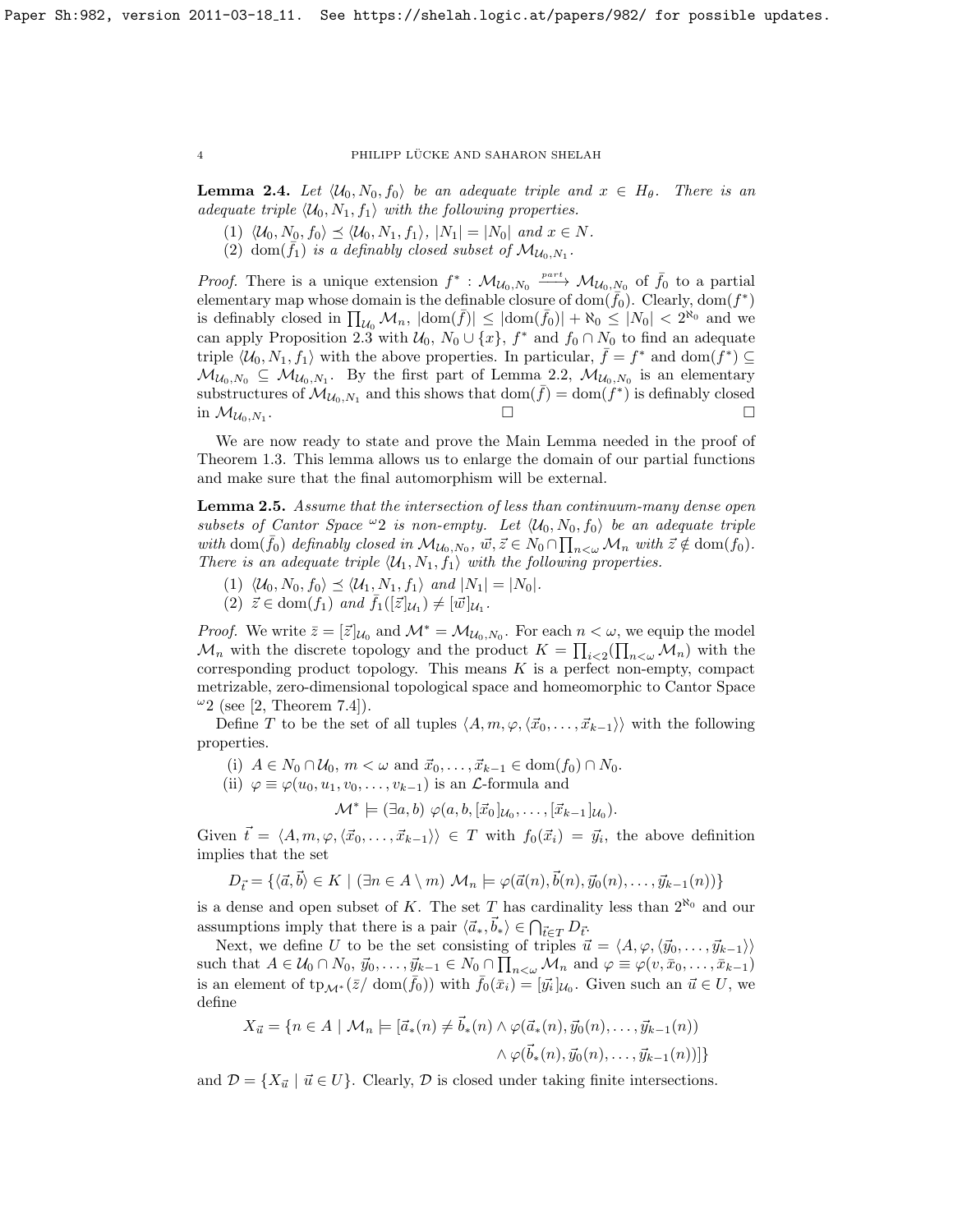#### EXTERNAL AUTOMORPHISMS OF ULTRAPRODUCTS OF FINITE MODELS  $\qquad \quad \ \ \, 5$

Assume, toward a contradiction, that there is an  $\vec{u} = \langle A, \varphi, \langle \vec{y}_0, \dots, \vec{y}_{k-1} \rangle \rangle \in U$ as above and  $m < \omega$  with  $X_{\vec{u}} \subseteq m$ . By assumptions,  $\bar{z} \notin \text{dom}(f_0)$  and  $\text{dom}(f_0)$  is a definably closed subset of  $\mathcal{M}^*$ . This shows  $\mathcal{M}^* \models (\exists a) \psi(\bar{z}, a, \bar{x}_0, \dots, \bar{x}_{k-1})$  with

$$
\psi(u_0, u_1, \vec{v}) \equiv [u_0 \neq u_1 \wedge \varphi(u_0, \vec{v}) \wedge \varphi(u_1, \vec{v})].
$$

Given  $\vec{x}_0, \ldots, \vec{x}_{k-1} \in N_0 \cap \prod_{n \lt \omega} M_n$  with  $\bar{x}_i = [\vec{x}_i]_{U_0}$ , our assumption implies that the tuple  $\vec{t} = \langle A, m, \psi, \langle \vec{x}_0, \ldots, \vec{x}_{k-1} \rangle \rangle$  is an element of T. Since  $\langle \vec{a}_*, \vec{b}_* \rangle \in D_{\vec{t}}$ , we can find a natural number  $n \in A \backslash m$  with  $\mathcal{M}_n \models \psi(\vec{a}_*(n), \vec{b}_*(n), \vec{y}_0(n), \dots, \vec{y}_{k-1}(n))$ and hence  $n \in X_{\vec{u}} \setminus m$ , a contradiction. This argument shows that there is a non-principal ultrafilter  $U_1$  over  $\omega$  with  $\mathcal{D} \subseteq U_1$ . For all  $A \in N_0 \cap U_0$ , we have  ${n \in A \mid \vec{a}_*(n) \neq \vec{b}_*(n)} \in \mathcal{U}_1$ . We can conclude  $N_0 \cap \mathcal{U}_0 \subseteq \mathcal{U}_1$  and  $[\vec{a}_*]_{\mathcal{U}_1} \neq [\vec{b}_*]_{\mathcal{U}_1}$ . Therefore, we may assume  $[\vec{a}_*]_{U_1} \neq [\vec{w}]_{U_1}$ .

Let  $i: \mathcal{M}_{\mathcal{U}_0, N_0} \to \prod_{\mathcal{U}_1} \mathcal{M}_n$  be the elementary embedding given by Lemma [2.2.](#page-0-0) Suppose  $\vec{x}_0, \ldots, \vec{x}_{k-1} \in N_0 \cap \text{dom}(f_0)$  and  $\prod_{\mathcal{U}_1} \mathcal{M}_n \models \varphi([\vec{z}]_{\mathcal{U}_1}, [\vec{x}_0]_{\mathcal{U}_1}, \ldots, [\vec{x}_{k-1}]_{\mathcal{U}_1})$ with  $f_0(\vec{x_i}) = \vec{y_i}$ . This means

$$
\vec{u} = \langle \omega, \varphi(v, [\vec{x}_0]_{\mathcal{U}_0}, \dots, [\vec{x}_{k-1}]_{\mathcal{U}_0}), \langle \vec{y}_0, \dots, \vec{y}_{k-1} \rangle \rangle \in U
$$

and hence  $X_{\vec{u}} \in \mathcal{D} \subseteq \mathcal{U}_1$ . In particular,

 ${n < \omega \mid \mathcal{M}_n \models \varphi(\vec{a}_*(n), \vec{y}_0(n), \dots, \vec{y}_{k-1}(n)) \in \mathcal{U}_1$ 

and therefore  $\prod_{\mathcal{U}_1} \mathcal{M}_n \models \varphi([\vec{a}_*]_{\mathcal{U}_1}, [\vec{y}_0]_{\mathcal{U}_1}, \ldots, [\vec{y}_{k-1}]_{\mathcal{U}_1})$ . This implication shows that there is a partial elementary map  $f^* : \prod_{\mathcal{U}_1} \mathcal{M}_n \xrightarrow{part} \prod_{\mathcal{U}_1} \mathcal{M}_n$  such that  $dom(f^*) = i \left[ dom(\bar{f}_0) \cup \{\bar{z}\}\right], f^*([\bar{z}]_{\mathcal{U}_1}) = [\bar{a}_*]_{\mathcal{U}_1}$  and  $f^*([\bar{x}]_{\mathcal{U}_1}) = [\bar{y}]_{\mathcal{U}_1}$  for all  $\vec{x} \in N_0 \cap \text{dom}(\vec{f}_0)$  with  $f_0(\vec{x}) = \vec{y}$ . We can apply Proposition [2.3](#page-2-0) with  $\mathcal{U}_1, N_0, f^*$ and  $f_0 \cap N_0$  to obtain the desired adequate triple  $\langle \mathcal{U}_1, N_1, f_1 \rangle$ .

<span id="page-4-0"></span>Corollary 2.6. Assume that the intersection of less than continuum-many dense open subsets of Cantor Space  $\omega_2$  is non-empty. Let  $\langle \mathcal{U}_0, N_0, f_0 \rangle$  be an adequate triple such that  $\text{dom}(\bar{f}_0)$  is definably closed in  $\mathcal{M}_{\mathcal{U}_0,N_0}$  and  $\vec{z} \in N_0 \cap \prod_{n < \omega} \mathcal{M}_n$ . Then there is an adequate triple  $\langle \mathcal{U}_1, N_1, f_1 \rangle$  such that  $\langle \mathcal{U}_0, N_0, f_0 \rangle \preceq \langle \mathcal{U}_1, N_1, f_1 \rangle$ ,  $|N_1| = |N_0|$  and  $[\vec{z}]_{\mathcal{U}_1} \in \text{ran}(\bar{f}_1)$  holds.

*Proof.* We may assume  $[\vec{z}]_{\mathcal{U}_0} \notin \text{ran}(\bar{f}_0)$ . By the elementarity of  $\bar{f}_0$ ,  $\text{ran}(\bar{f}_0)$  is definably closed in  $\mathcal{M}_{\mathcal{U}_0,N_0}$ . We apply Proposition [2.3](#page-2-0) with  $\mathcal{U}_0, N_0, \overline{f}_0^{-1}$  and  $p = \emptyset$ to obtain an adequate triple  $\langle \mathcal{U}_0, M_0, g_0 \rangle$  with  $\bar{g}_0 = \bar{f}_0^{-1}$ ,  $N_0 \subseteq M_0$  and  $|M_0| = |N_0|$ . In particular,  $\vec{z} \notin \text{dom}(g_0)$  and  $\text{dom}(\bar{g}_0)$  is definably closed in  $\mathcal{M}_{\mathcal{U}_0,M_0}$ . Next, we use Lemma [2.5](#page-3-0) with  $\langle \mathcal{U}_0, M_0, g_0 \rangle$  and  $\vec{z}$  to find an adequate triple  $\langle \mathcal{U}_1, M_1, g_1 \rangle$  with  $\langle\mathcal{U}_0, M_0, g_0\rangle \preceq \langle\mathcal{U}_1, M_1, g_1\rangle, |M_1| = |N_0|$  and  $\vec{z} \in \text{dom}(g_1)$ .

Let  $\vec{x} \in N_0 \cap \text{dom}(f_0) \subseteq M_0$  with  $f_0(\vec{x}) = \vec{y}$ . Then  $\vec{y} \in M_0 \cap \text{dom}(g_0)$  and therefore  $g_0(\vec{y}) = \vec{x}'$  for some  $\vec{x}' \in M_0$  with  $[\vec{x}]_{\mathcal{U}_0} = \bar{g}_0([\vec{y}]_{\mathcal{U}_0}) = [\vec{x}']_{\mathcal{U}_0}$ . We can conclude  $\{n < \omega \mid \vec{x}(n) = \vec{x}'(n)\}\in M_0 \cap \mathcal{U}_0 \subseteq \mathcal{U}_1$  and  $\bar{g}_1^{-1}([\vec{x}]_{\mathcal{U}_1}) = [\vec{y}]_{\mathcal{U}_1}$ . This allows us to use Proposition [2.3](#page-2-0) with  $\mathcal{U}_1$ ,  $M_1$ ,  $\bar{g}_1^{-1}$  and  $f_0$  to obtain the desired adequate triple  $\langle U_1, N_1, f_1 \rangle$ .

# 3. Approximations of External Automorphisms

The next definition and the following lemma show how external automorphisms are constructed in a routine way from ascending sequences of adequate triples.

<span id="page-4-1"></span>**Definition 3.1.** A sequence  $\langle \langle \mathcal{U}_{\alpha}, N_{\alpha}, f_{\alpha}, \vec{z}_{\alpha} \rangle | \alpha < 2^{\aleph_0} \rangle$  is an approximation of an external automorphism if the following statements hold true for all  $\alpha < \beta < 2^{\aleph_0}$ .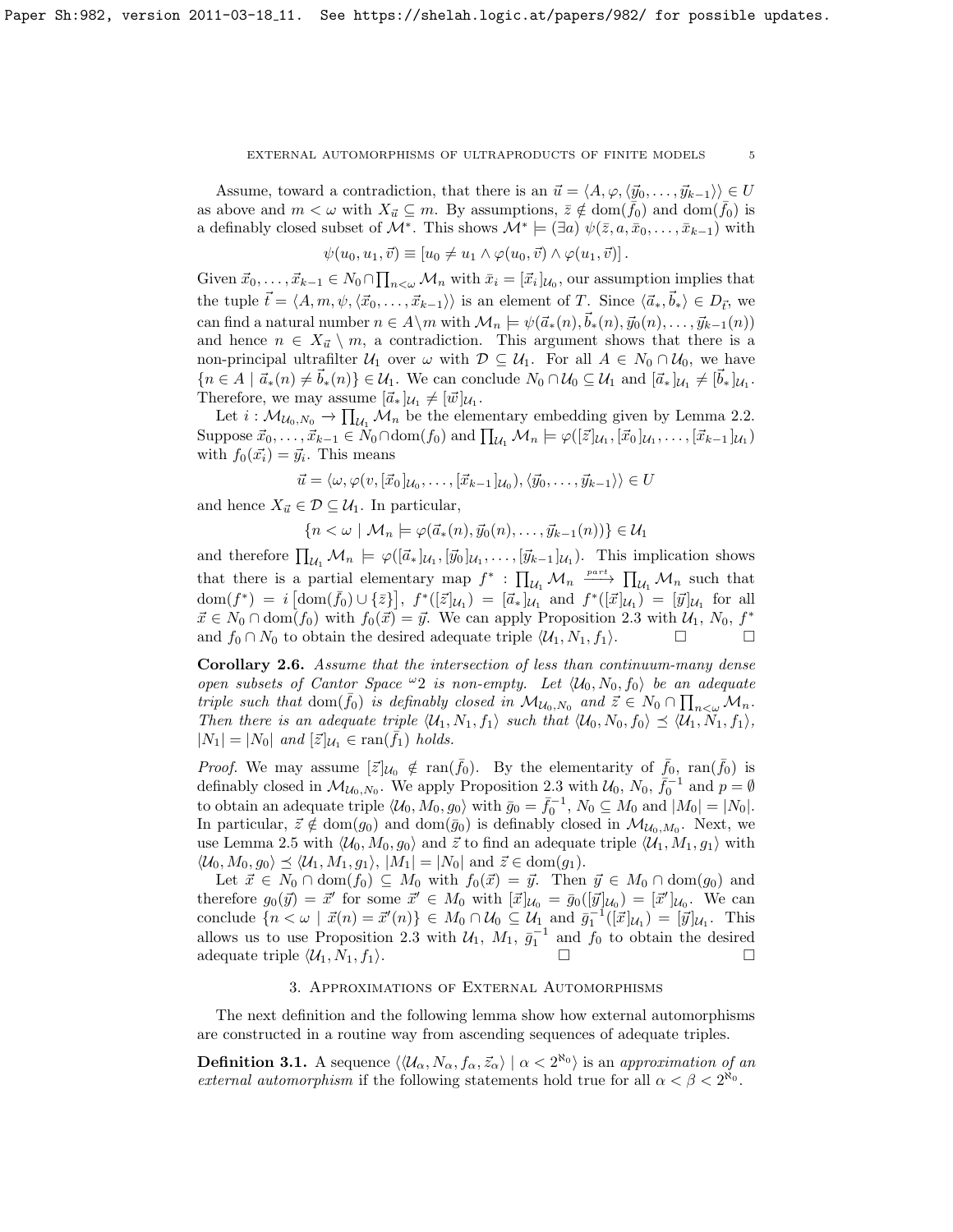6 PHILIPP LÜCKE AND SAHARON SHELAH

- <span id="page-5-0"></span>(1) The triple  $\langle \mathcal{U}_{\alpha}, N_{\alpha}, f_{\alpha} \rangle$  is adequate and  $N_{\alpha}$  has cardinality  $|\alpha| + |N_0|$ .
- <span id="page-5-1"></span>(2) dom $(\bar{f}_{\beta})$  is definably closed in  $\mathcal{M}_{\beta}^* = \mathcal{M}_{\mathcal{U}_{\beta}, N_{\beta}}$ .
- <span id="page-5-2"></span>(3)  $\langle \mathcal{U}_{\alpha}, N_{\alpha}, f_{\alpha} \rangle \preceq \langle \mathcal{U}_{\beta}, N_{\beta}, f_{\beta} \rangle$  and  $c_{\beta}, \vec{x}_{\beta}, \vec{\sigma}_{\beta} \in N_{\beta}$ .
- <span id="page-5-3"></span>(4)  $\vec{z}_{\beta} \in N_{\beta} \cap \text{dom}(f_{\beta+1})$  with  $\vec{z}_{\beta} \notin \text{dom}(f_{\beta})$  and if  $\vec{w}(n) = \vec{\sigma}_{\beta}(n)(\vec{z}(n))$  for all  $n < \omega$ , then  $f_{\beta+1}([\vec{z}_{\beta}]_{\mathcal{U}_{\beta+1}}) \neq [\vec{w}]_{\mathcal{U}_{\beta+1}}$ .
- <span id="page-5-4"></span>(5)  $[\vec{x}_{\beta}]_{U_{\beta+1}} \in \text{ran}(\bar{f}_{\beta+1})$  and if  $\vec{x}_{\beta} \notin \text{dom}(f_{\beta})$ , then  $\vec{x}_{\beta} = \vec{z}_{\beta}$ .

<span id="page-5-5"></span>**Lemma 3.2.** Let  $\langle \langle \mathcal{U}_{\alpha}, N_{\alpha}, f_{\alpha}, \vec{z}_{\alpha} \rangle \mid \alpha < 2^{\aleph_0} \rangle$  be an approximation of an external automorphism. Define  $\mathcal{U} = \bigcup_{\alpha < 2^{\aleph_0}} N_\alpha \cap \mathcal{U}_\alpha$  and  $f = \bigcup_{\alpha < 2^{\aleph_0}} f_\alpha \cap N_\alpha$ .

- (1) U is a non-principal ultrafilter over  $\omega$  and  $f: \prod_{n<\omega} M_n \to \prod_{n<\omega} M_n$  is a total function.
- (2) There is an external automorphism  $\bar{f}$  of  $\prod_{\mathcal{U}} \mathcal{M}_n$  with  $\bar{f}([\vec{x}]_{\mathcal{U}}) = [\vec{y}]_{\mathcal{U}}$  for all  $\vec{x} \in \prod_{n<\omega} \mathcal{M}_n$  with  $f(\vec{x}) = \vec{y}$ .

*Proof.* Our construction directly implies that  $U$  is a filter and non-principal. It is an ultrafilter, because every  $c \subseteq \omega$  is of the form  $c = c_{\alpha} \in N_{\alpha}$  for some  $0 < \alpha < 2^{\aleph_0}$ . Given  $\vec{x} \in \prod_{n<\omega} M_n$ , there is an  $0 < \alpha < 2^{\aleph_0}$  with  $\vec{x} = \vec{x}_\alpha \in N_\alpha$ . If  $\vec{x} \in \text{dom}(f_\alpha)$ , then  $f_{\alpha}(\vec{x}) \in N_{\alpha}$ ,  $\langle f_{\alpha}(\vec{x}), \vec{x} \rangle \in f_{\alpha} \cap N_{\alpha} \subseteq f$  and  $\vec{x} \in \text{dom}(f)$ . Conversely, if  $\vec{x} \notin \text{dom}(f_{\alpha})$ , then  $\vec{x} \in \text{dom}(f_{\alpha+1}) \cap N_{\alpha}$  and we can conclude  $\vec{x} \in \text{dom}(f)$  as above. This shows that  $f$  is a total function.

By Lemma [2.2,](#page-0-0) there are elementary embeddings  $i_{\alpha}: \mathcal{M}_{\alpha}^* \to \prod_{\mathcal{U}} \mathcal{M}_n$  that satisfy  $i_\alpha([\vec{x}]_{\mathcal{U}_\alpha}) = [\vec{x}]_{\mathcal{U}}$  for all  $\alpha < 2^{\aleph_0}$  and  $\vec{x} \in N_\alpha \cap \prod_{n < \omega} \mathcal{M}_n$  and a directed system

$$
\langle i_{\alpha,\beta}:\mathcal{M}_\alpha^*\to \mathcal{M}_\beta^*\mid \alpha\leq \beta<2^{\aleph_0}\rangle
$$

of elementary embeddings with  $i_{\alpha} = i_{\beta} \circ i_{\alpha,\beta}$  for all  $\alpha \leq \beta < 2^{\aleph_0}$ . Moreover, we have  $i_{\alpha,\beta} \circ \bar{f}_{\alpha} = (\bar{f}_{\beta} \circ i_{\alpha,\beta}) \restriction \text{dom}(\bar{f}_{\alpha})$  for all  $\alpha \leq \beta < 2^{\aleph_0}$ . This shows that there is a total elementary map  $\bar{f}: \prod_{\mathcal{U}} \mathcal{M}_n \to \prod_{\mathcal{U}} \mathcal{M}_n$  with  $\bar{f}([\vec{x}]_{\mathcal{U}}) = [\vec{y}]_{\mathcal{U}}$  for all  $\vec{x} \in \prod_{n<\omega} \mathcal{M}_n$  with  $f(\vec{x}) = \vec{y}$ .

Given  $\vec{x} \in \prod_{n<\omega} M_n$ , there is an  $0 < \alpha < 2^{\aleph_0}$  with  $\vec{x} = \vec{x}_\alpha$  and this implies  $[\vec{x}]_{\mathcal{U}_{\alpha+1}} \in \text{ran}(\bar{f}_{\alpha+1}).$  Since  $\vec{x} \in N_{\alpha+1}$ , the above computations show that  $[\vec{x}]_{\mathcal{U}} \in$ ran( $\bar{f}$ ) holds. This proves that  $\bar{f}$  is surjective.

Finally, assume, toward a contradiction, that  $\bar{f}$  is an internal automorphism. Then there is an  $0 < \alpha < 2^{\aleph_0}$  with  $\bar{f}([\vec{x}]_{\mathcal{U}}) = [\vec{y}]_{\mathcal{U}}$  for all  $\vec{x}, \vec{y} \in \prod_{n < \omega} \mathcal{M}_n$  with  $\vec{y}(n) = \vec{\sigma}_{\alpha}(n)(\vec{x}(n))$  for all  $n < \omega$ . By definition,  $\bar{f}_{\alpha+1}([\vec{z}_{\alpha}]_{\mathcal{U}_{\alpha+1}}) \neq [\vec{w}]_{\mathcal{U}_{\alpha+1}}$  with  $\vec{w}(n) = \vec{\sigma}_{\alpha}(n)(\vec{z}_{\alpha}(n))$  and this means  $\bar{f}([\vec{z}_{\alpha} |_{\mathcal{U}}) \neq [\vec{w}]_{\mathcal{U}},$  a contradiction.  $\square$ 

If Martin's Axiom for Cohen-Forcing holds, then we can apply Lemma [2.5](#page-3-0) and Corollary [2.6](#page-4-0) continuum-many times to construct an approximation of an external automorphism. The next lemma completes the proof of Theorem [1.3.](#page-1-1)

Lemma 3.3. Assume that the intersection of less than continuum-many dense open subsets of Cantor Space  $\omega_2$  is non-empty. If  $\langle \mathcal{U}_*, N_*, f_* \rangle$  is an adequate triple, then there is an approximation of an external automorphism  $\langle \langle \mathcal{U}_{\alpha}, N_{\alpha}, f_{\alpha}, \vec{z}_{\alpha} \rangle | \alpha < 2^{\aleph_0} \rangle$ with  $\langle \mathcal{U}_0, N_0, f_0 \rangle = \langle \mathcal{U}_*, N_*, f_* \rangle.$ 

Proof. We inductively construct the approximating sequence. Assume we already constructed  $\langle \langle \mathcal{U}_{\alpha}, N_{\alpha}, f_{\alpha}, \vec{z}_{\alpha} \rangle \mid \alpha < \gamma \rangle$  with  $0 < \gamma < 2^{\aleph_0}$  such that the statements [\(1\)](#page-5-0), [\(2\)](#page-5-1) and [\(3\)](#page-5-2) of Definition [3.1](#page-4-1) hold for all  $\alpha < \beta < \gamma$  and the statements [\(4\)](#page-5-3) and [\(5\)](#page-5-4) of Definition [3.1](#page-4-1) hold for all  $0 < \beta < \gamma$  with  $\beta + 1 < \gamma$ .

If  $\gamma = \beta + 1$ , then  $\vec{z}_{\beta} \notin \text{dom}(f_{\beta})$ ,  $\text{dom}(\dot{f}_{\beta})$  is definably closed in  $\mathcal{M}_{\beta}^*$  and there is  $\vec{w} \in N_\beta \cap \prod_{n<\omega} M_n$  with  $\vec{w}(n) = \vec{\sigma}_\beta(n)(\vec{z}_\beta(n))$  for all  $n < \omega$ . In this situation, we